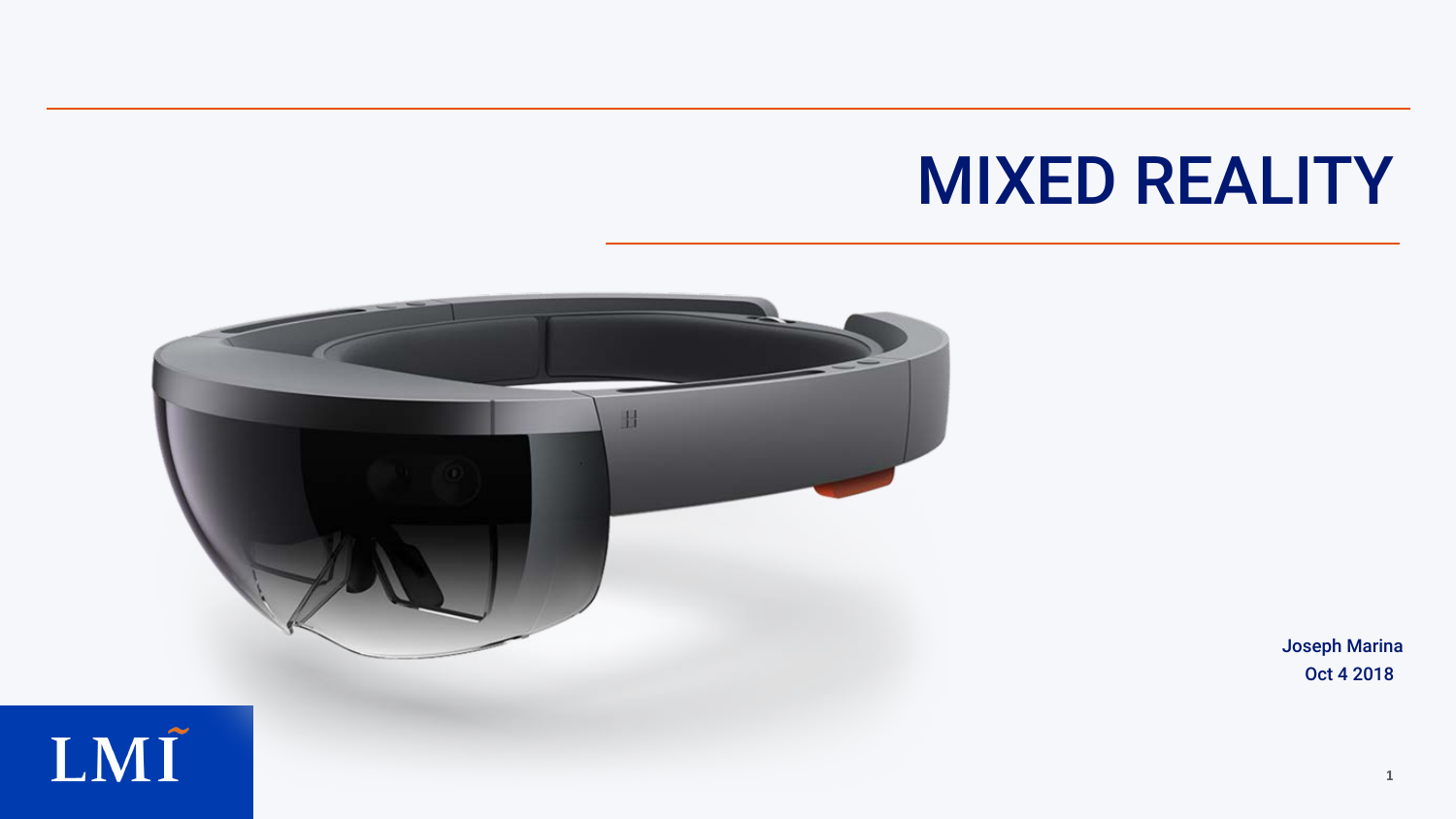## ABOUT US

Our innovative problem solving provides valuable insights into possible solutions.

## **OBJECTIVITY**

## INSIGHT

Our shared spirit of public service and deep knowledge of government operations enhance our recommendations.



## SHARED PURPOSE

Our net revenue supports our mission, not shareholder return, delivering more value per dollar.



## SIGNIFICANT VALUE

Our solutions are outcome driven and results oriented.



### PRACTICAL RESULTS

Our independence ensures we operate free from conflicts of interest.

LMI is a consulting firm dedicated to improving the management of government. With more than 1,000 consultants, we design and implement solutions to some of the toughest problems facing government managers in logistics, information technology, and resource allocation.

## LMÍ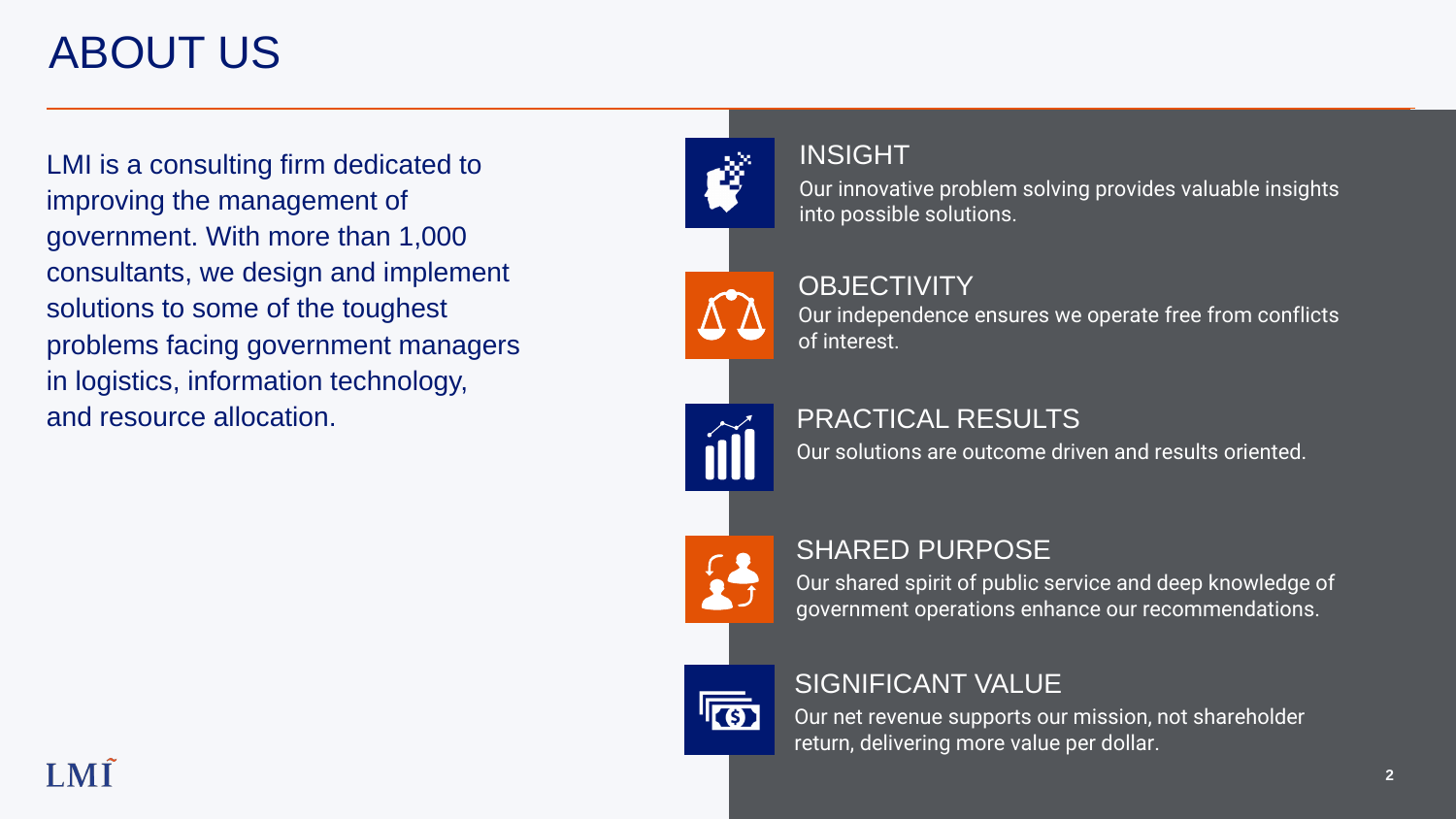### **Data Redefined**

• The ability to make data interact with its environment is the next step in the evolution of data and data services



## LMÍ



### **AR vs MR vs VR**

- Augmented Reality is an overlay of virtual content onto the real world
- Mixed Reality is a mix of the real world and a virtual world, allowing the virtual world to respond to the real world
- Virtual Reality is an entire virtual world



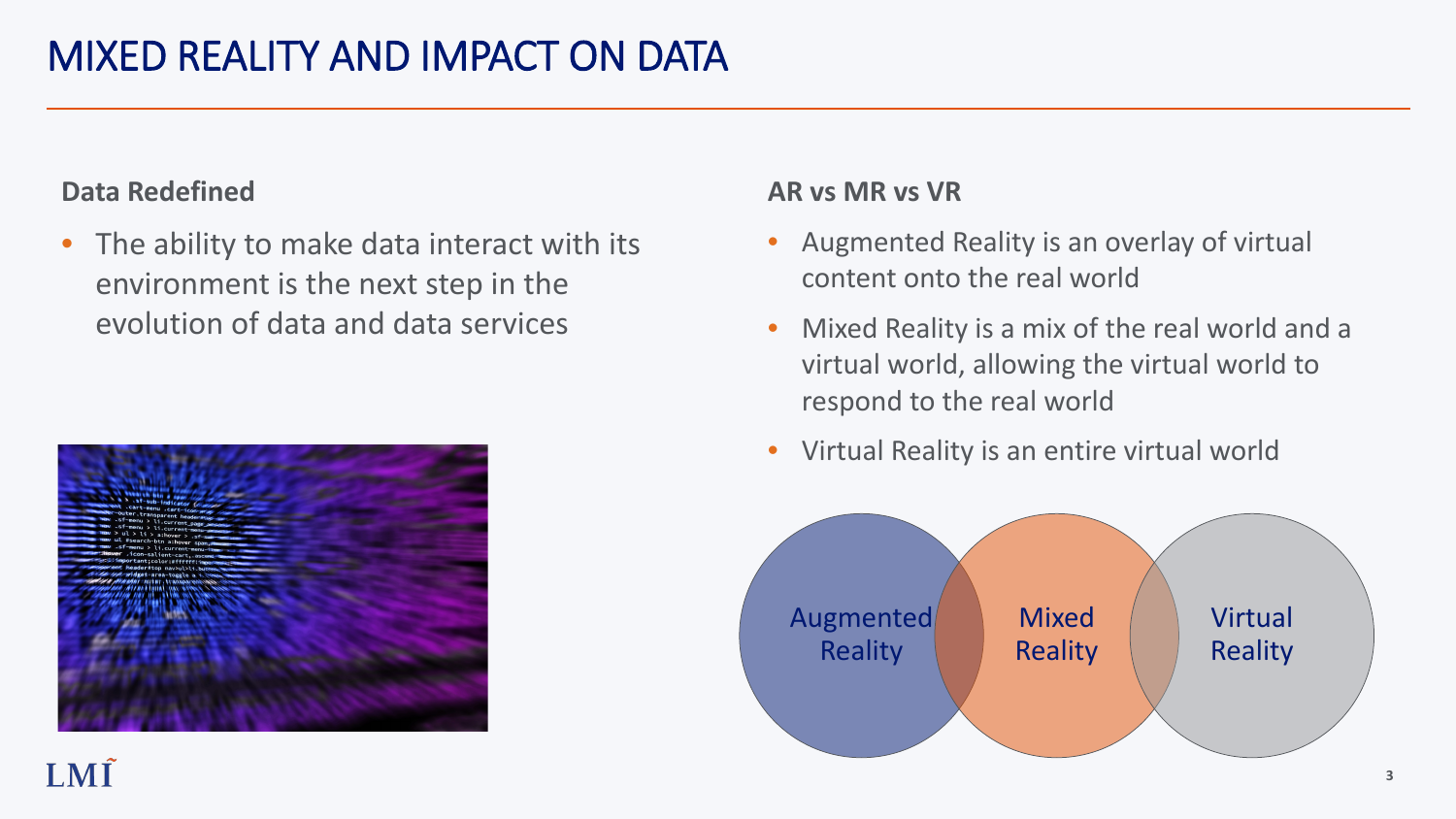## **COMMUNICATION**



## LMÍ

#### Noise & Impediments

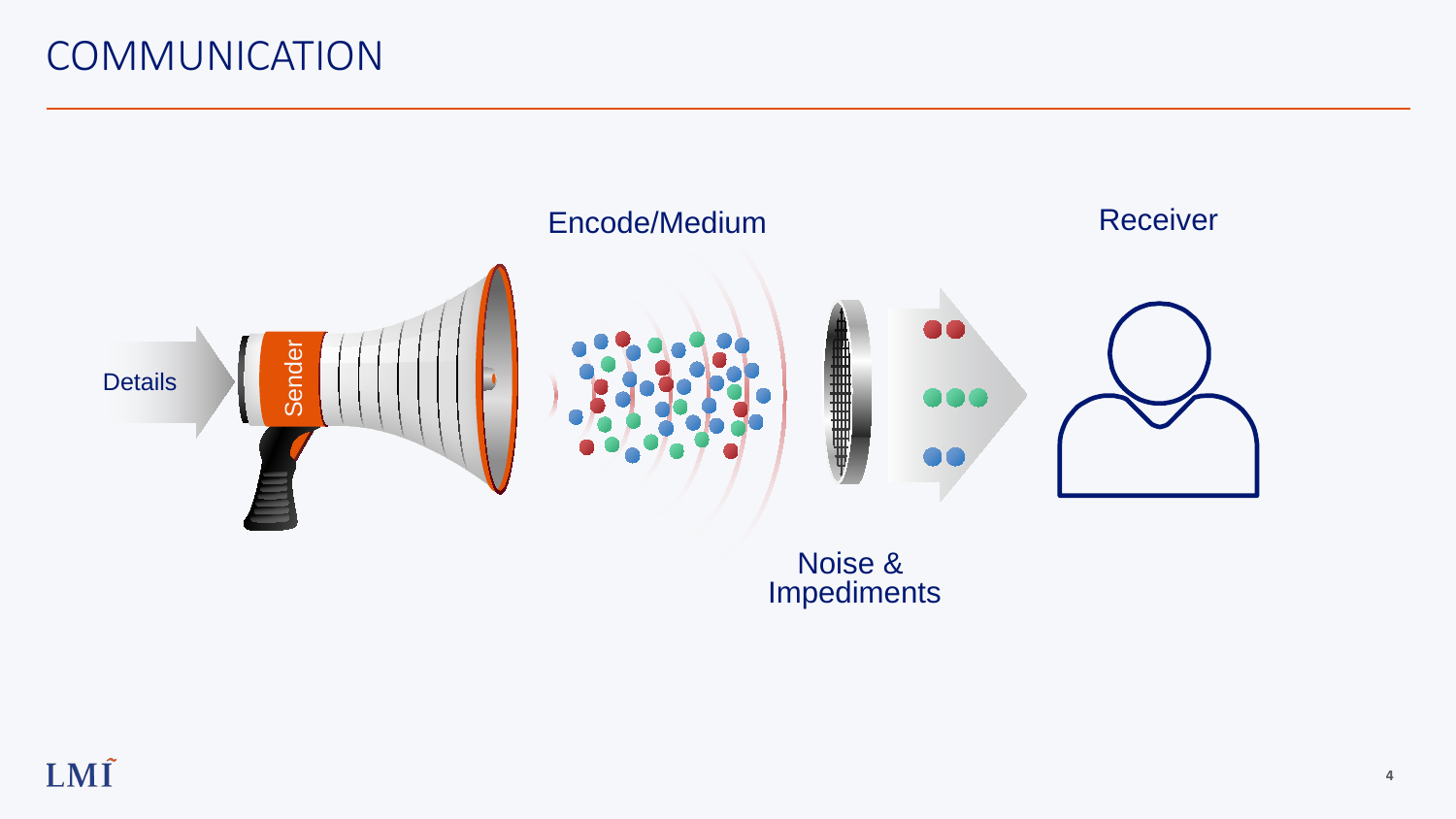- Communicating spatial plans has challenges:
	- Laborious symbolic
	- No Interaction
	- 2D

## Spatial planning



## LMÍ

### Training and Maintenance

- Communicating physical actions has challenges:
	- Lack of engagement
	- No familiarity with physical interaction
	- Scarcity and cost



## OUR APPLICATIONS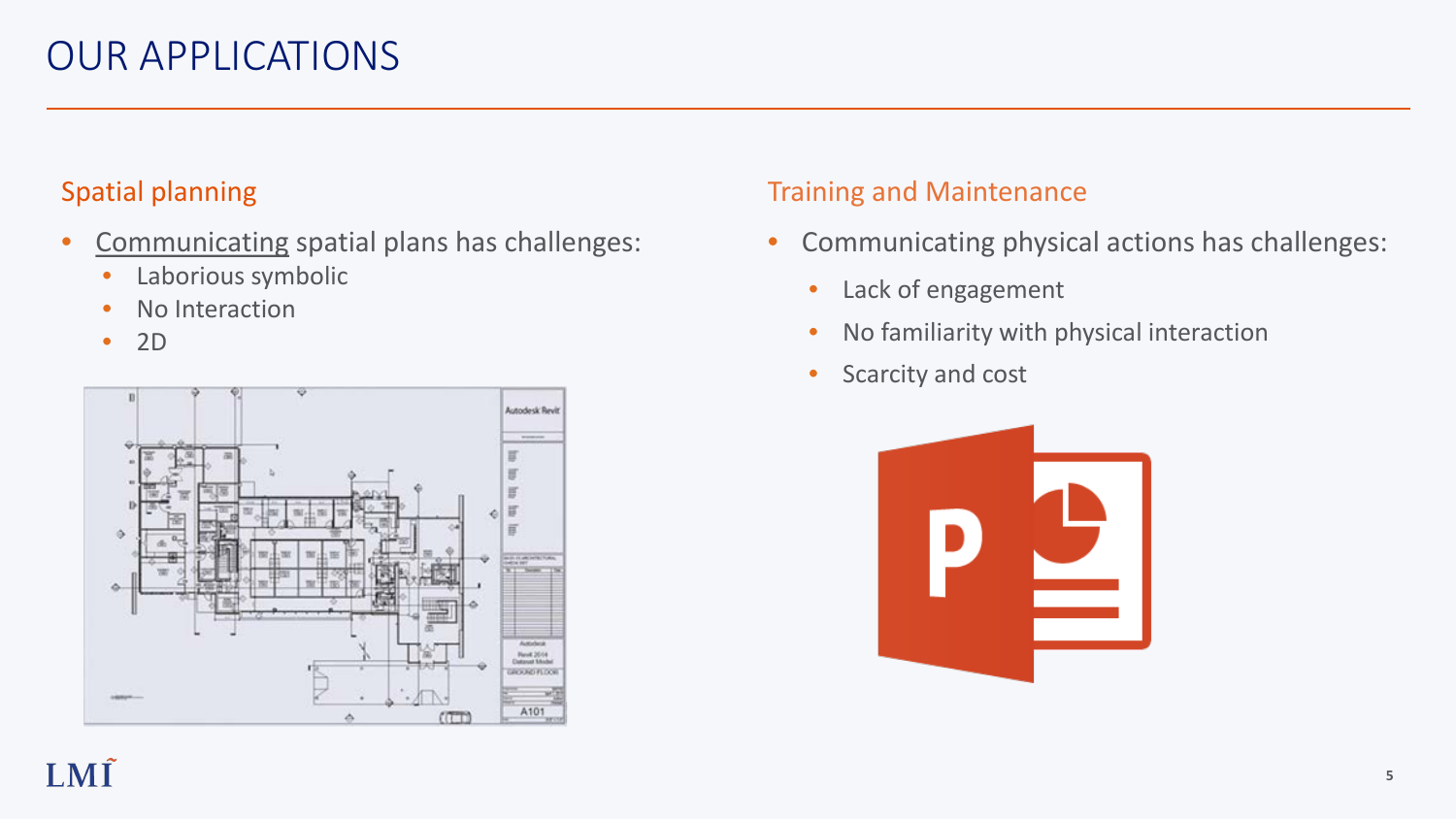

## SPATIAL DESIGN AND PLANNING





## LMÍ

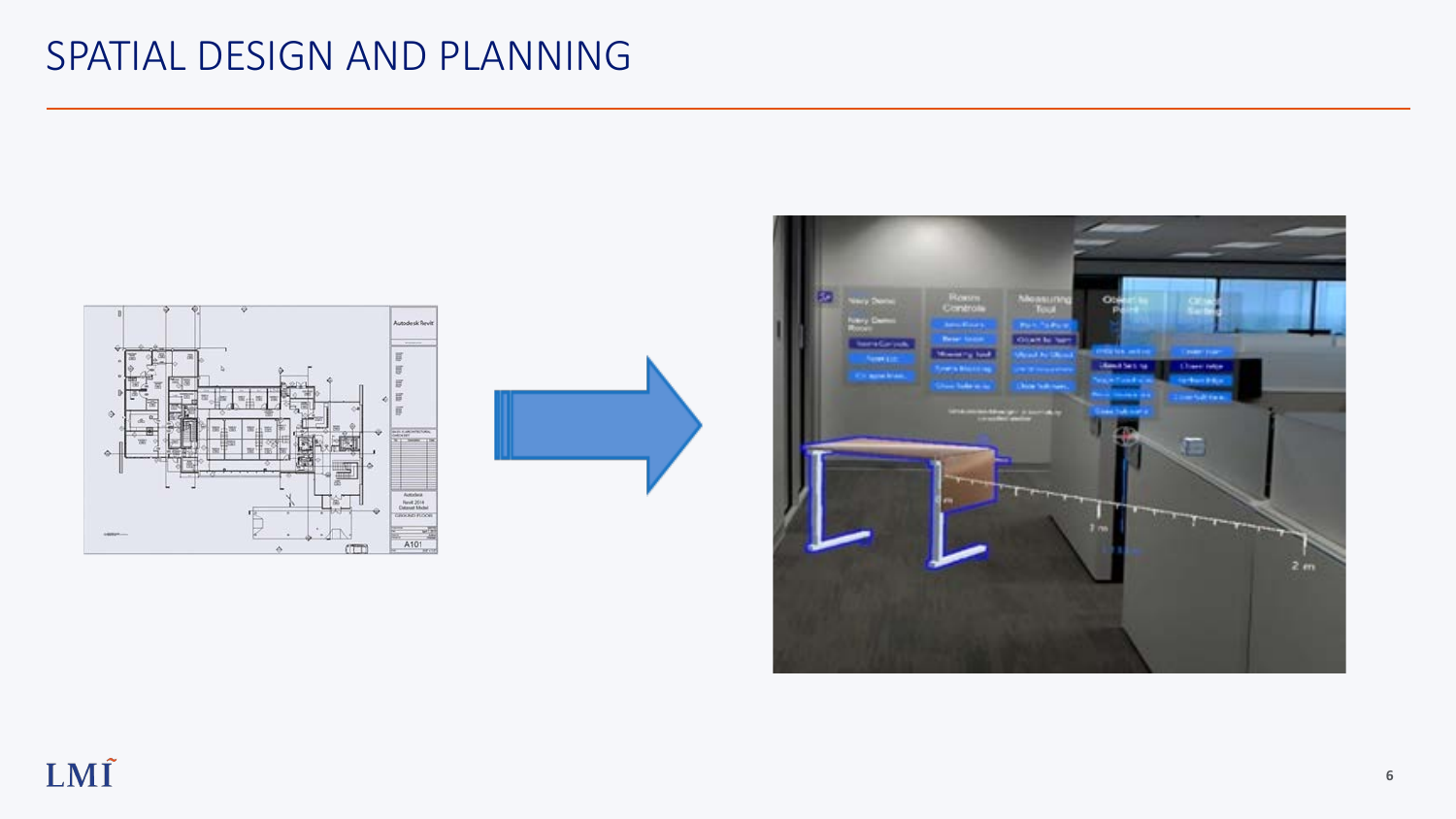## TRAINING AND MAINTENANCE